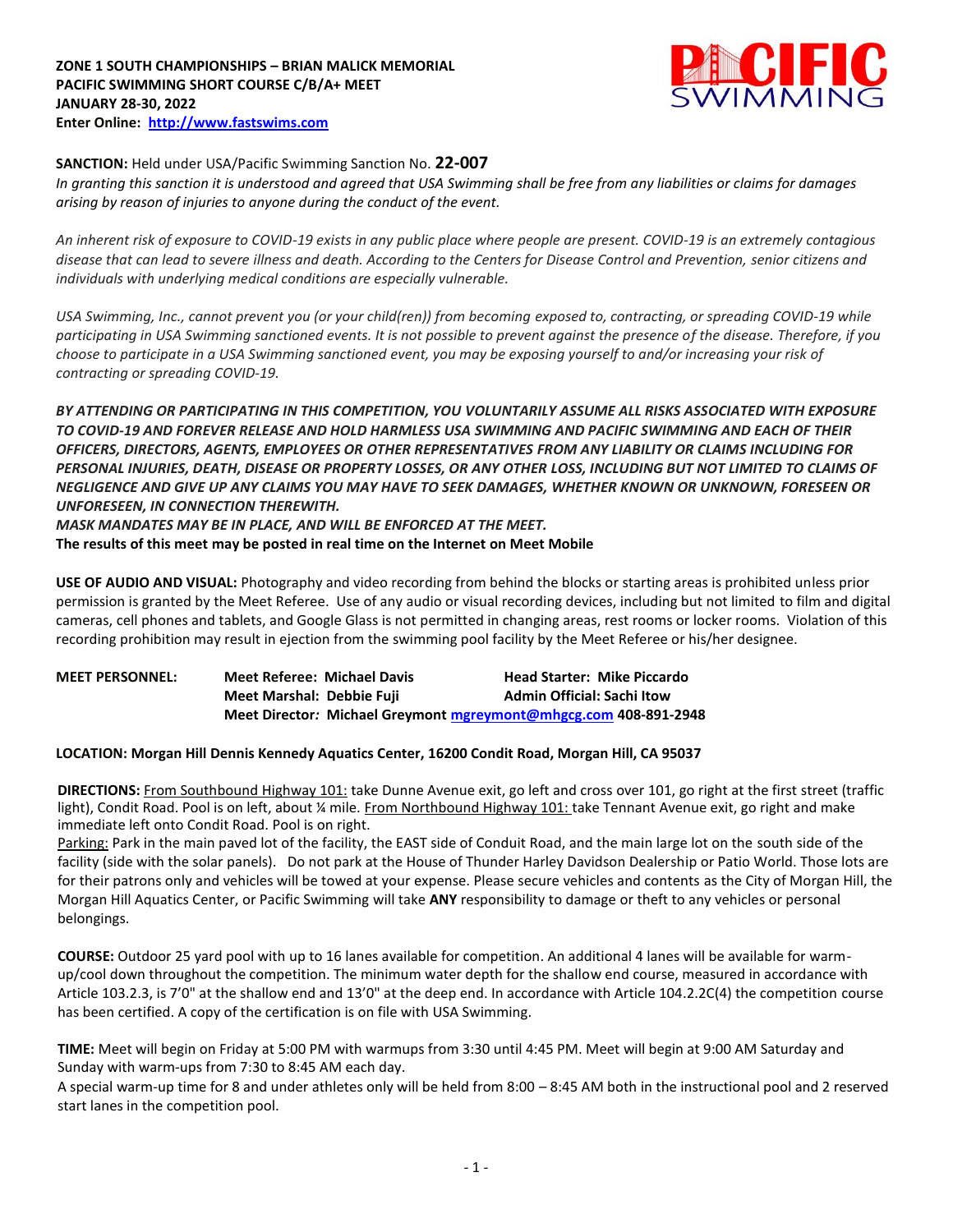**RULES: •** Current USA and Pacific Swimming rules and warm-up procedures will govern the meet. A copy of these procedures will be posted at the Clerk-of-Course.

• All applicable adults participating in or associated with this meet, acknowledge that they are subject to the provisions of the USA Swimming Minor Athlete Abuse Prevention Policy ("MAAPP"), and that they understand that compliance with the MAAPP policy is a condition of participation in the conduct of this competition.

- All events are timed finals.
- All events will swim fastest to slowest.

• Athletes may compete in 3 (three) events per day and in two relays per day for the Saturday / Sunday sessions. (note, Athletes may participate in one same gender relay, and one mixed gender relay)

• Athletes may only compete in 1 (one) event for the Friday Session.

• Clubs may enter 2 (two) relay teams per gender/age group. **Only the designated A relay team shall score points**. **Relays are due by Saturday, January 29, at 8:00am**.

• Clubs may enter 1 (one) relay team of Mixed Gender/age group. The team must consist of two male and two female athletes in order to score points. If a Mixed Gender relay team is entered non-conforming, they may swim, but points shall not be allowed.

**•** If local conditions warrant it the Meet Referee, with the concurrence of the Meet Director, may require a mandatory scratch down. Immediate cash refunds will be made for any mandatory scratches.

• All Coaches and Deck Officials must wear their USA Swimming membership cards in a visible manner**.** 

**UNACCOMPANIED ATHLETES:** Any USA-S Athlete-Member competing at the meet must be accompanied by a USA Swimming Member-Coach for the purposes of athlete supervision during warm-up, competition and warm-down. If a Member-Coach of the athlete's USA-S Club does not attend the meet to serve in said supervisory capacity, it is the responsibility of the Athlete or the athlete's legal guardian to arrange for supervision by a USA-S Member-Coach. The Meet Director or Meet Referee may assist the athlete in making arrangements for such supervision; however, it is recommended that such arrangements be made in advance of the meet by the athlete's USA-S Club Member-Coach.

**RACING STARTS:** Athletes must be certified by a USA-S Member-Coach as being proficient in performing a racing start, or must start the race in the water. It is the responsibility of the athlete or the athlete's legal guardian to ensure compliance with this requirement.

**RESTRICTIONS:** • Smoking and the use of other tobacco products is prohibited on the pool deck, in the locker rooms, in spectator

- seating, on standing areas and in all areas used by athletes, during the meet and during warm-up periods.
- Sale and use of alcoholic beverages is prohibited in all areas of the meet venue.
- No glass containers are allowed in the meet venue.
- No propane heaters are permitted except for snack bar/meet operations.
- All shelters must be properly secured. Please do not use stakes in the landscaping due to irrigation system.
- Deck Changes are prohibited.

• Destructive devices, to include but not limited to, explosive devices and equipment, firearms (open or concealed), blades, knives, mace, stun guns and blunt objects are strictly prohibited in the swimming facility and its surrounding areas. If observed, the Meet Referee or his/her designee may ask that these devices be stored safely away from the public or removed from the facility. Noncompliance may result in the reporting to law enforcement authorities and ejection from the facility. Law enforcement officers (LEO) are exempt per applicable laws.

 Operation of a drone, or any other flying apparatus, is prohibited over the venue (pools, athlete/coach areas, spectator areas and open ceiling locker rooms) any time athletes, coaches, officials and/or spectators are present.

 Congregation of spectators/athletes shall not be allowed behind the timing areas. Viewing may be done on the sides of the pool deck and across from the starting areas.

Animals other than **Certified Service Animals** are not permitted inside the facility at any time.

**ELIGIBILITY:** • Athletes must be current members of USA-S and enter their name and registration number on the meet entry card as they are shown on their Registration Card. If this is not done, it may be difficult to match the athlete with the registration and times database. The Meet Host will check all athlete registrations against the SWIMS database and if not found to be registered, the Meet Director shall accept the registration at the meet (a \$10 surcharge will be added to the regular registration fee). Duplicate registrations will be refunded by mail.

• Meet is open to qualified Athletes registered with a Zone 1 South Club. Unattached who are Unattached but participating with a Zone 1 South Club are eligible to compete.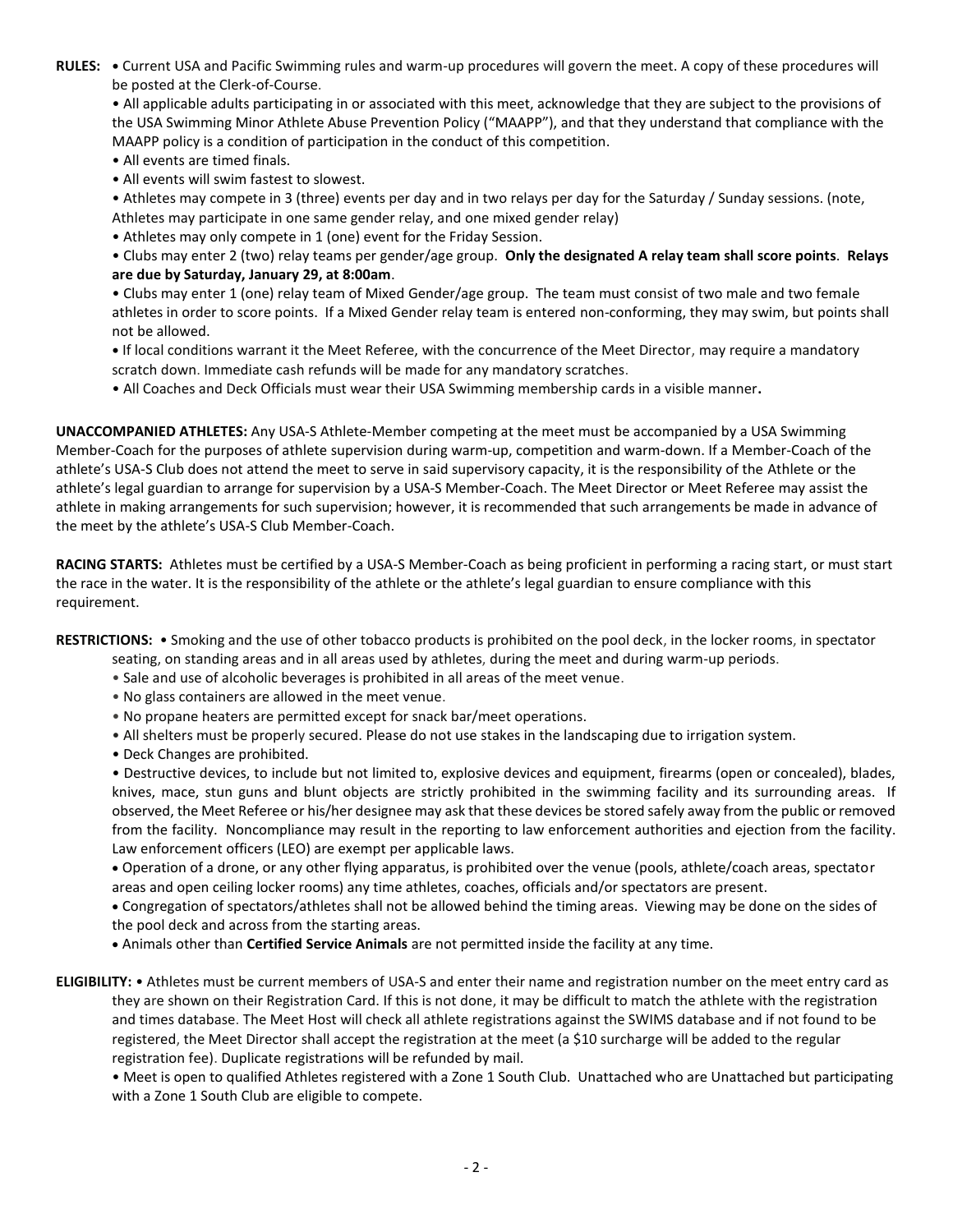- Entries with "NO TIME" will be Accepted**.**
- Entry times submitted for this meet may be checked against a computer database and may be changed in accordance with Pacific Swimming Entry Time Verification Procedures.
- Athletes with a disability are welcome to attend this meet and should contact the Meet Director or Meet Referee regarding any special accommodations on entry times and seeding per Pacific Swimming policy.
- Athletes 19 years of age and over may compete in the meet for time only, no awards. Such swimmers must have met standards for the 17-18 age group. The athlete's age will be the age of the Athlete on the first day of the meet

**ENTRY FEES:** \$4.50 per event plus an \$8.00 participation fee per athlete. Entries will be rejected if payment is not sent at time of request. No refunds will be made, except mandatory scratch downs. Relays are \$9.00 per relay team entry.

**ONLINE ENTRIES:** To enter online go to **[www.fastswims.com](http://www.fastswims.com/)** to receive an immediate entry confirmation. This method requires payment by credit card. FastSwims charges a processing fee for this service, 6.5% of the total Entry Fees plus \$0.75 per transaction, regardless of number of athletes. Please note that the processing fee is a separate fee from the Entry Fees. If you do not wish to pay the processing fee, enter the meet using a mail entry. Entering online is a convenience, is completely voluntary, and is in no way required or expected of an athlete by Pacific Swimming. Online entries will be accepted through **Wednesday, January 19th, 2022**.

**MAILED ENTRIES**: Entries must be on the attached consolidated entry form. Forms must be filled out completely and printed clearly with athlete's best time. Entries must be postmarked by midnight, **Monday, January 17th, 2022.** No late entries will be accepted. Requests for confirmation of receipt of entries should include a self-addressed envelope or email address provided on form.

#### **Make check payable to**: Zone 1 South

**Mail entries to**: Zone 1 South, Attn: Michael Greymont 409 Tennant Ave, STE 423, Morgan Hill, CA 95037

**CHECK-IN:** The meet will be deck seeded. Athletes must check-in at the Clerk-of-Course. Close of check-in for all individual events shall be no more than 60 minutes before the estimated time of the start of the first heat of the event. No event shall be closed more than 30 minutes before the scheduled start of the session. Athletes who do not check in will not be seeded and will not be allowed to compete in that event.

**SCRATCHES:** Any athletes not reporting for or competing in an individual timed final event that they have checked in for shall not be penalized.

**AWARDS:** The athlete's awards will be available to a club representative at the end of the competition. "A" medals shall be awarded to the athletes achieving new "A" times. Individual High-Point awards shall also be awarded at the end of the meet by Age Group, and by Gender.

# **ADMISSION:** Free. A **downloadable PDF of the complete program shall be available free of charge.**

**SNACK BAR & HOSPITALITY:** A snack bar and/or food trucks will be available throughout the competition. Coaches and working deck officials will be provided lunch. Hospitality will serve refreshments to timers and volunteers.

**MISCELLANEOUS:** No overnight parking is allowed. Facilities will not be provided after meet hours.

# **SCORING:** 1. There are three divisions (A, B, C) per event.

a. A division is composed of all athletes that have a USA Swimming A time or faster for the event.

b. B division is composed of all athletes that have a USA Swimming B time or faster, but less than an A time, for the event.

c. C division is composed of all athletes that have slower than a B time for the event plus all NT (No Time) entries.

#### **2. Athletes not yet attached to a new Club after a transfer may not earn points or participate in relays.**

3. Friday's event winners will be awarded ribbons but points will not be used in the scoring of the meet.

4. The divisions are based on entry times, not result times.

 5. An athlete can score points in each of the three divisions (A, B, & C). It's not important which division points are earned in since all three divisions use the same scoring (see below). All that is important is an athlete's total points, which are added to their Team's total points. It is possible for an athlete to earn points in each of the three divisions since they may have a mix of A, B, & C entry times for the events they swim. For example, after the meet is all over John has 16 points in the A division, 20 points in the B division, and 4 points in the C division. Therefore, John earns 40 points for his club for the meet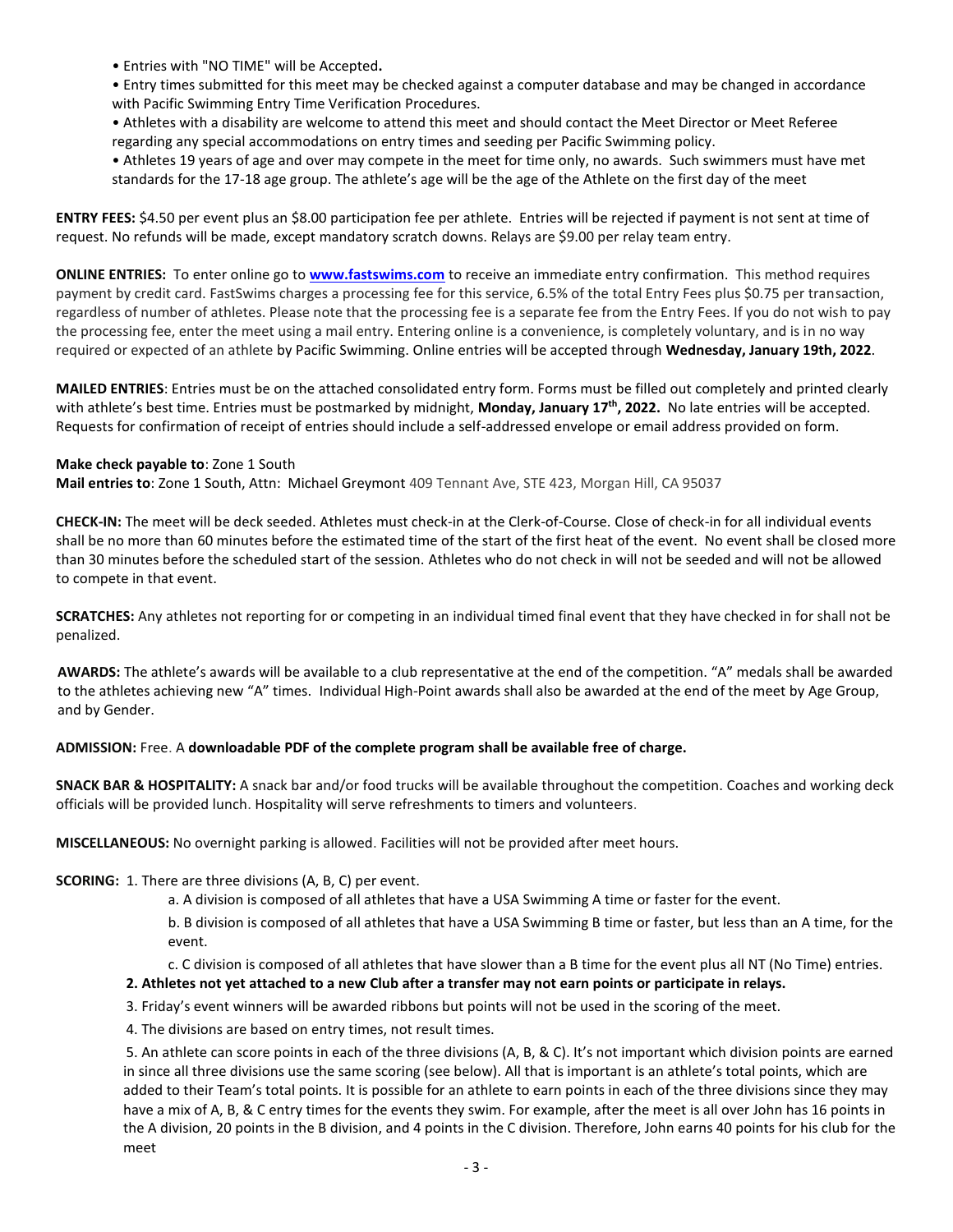6. Clubs are divided into three categories – Small, Medium, and Large as determined by the number of athletes that enter the meet. This will be determined prior to the start of the meet and Clubs will be notified which category they are in prior to the start of the meet.

a. Small: under 80 entries; Medium: 80 – 169 entries; Large: 170 or greater entries. This will be determined, and Clubs shall be notified prior to the start of the meet.

b. There are three awards per Club category – first, second, and third place.

 7. Relay points are awarded at the club level but no individual points shall be granted. Relay points are twice the individual points.

 8. Clubs may have up to two (2) relay teams per age group/event, however **ONLY the DECLARED A relay team** will be allowed to score points**. Team B Will not score**. The Team may have 2 (two) same gender/age group relay teams and 1 (one) Mixed Gender relay team. The Mixed Gender team shall score points provided they are comprised of 2 Male, 2 Female Athletes.

| <b>DIVISION</b> | 1 <sup>ST</sup> | 2 <sub>ND</sub> | 2 <sup>RD</sup> | $A^{TH}$ | 5 <sup>TH</sup> | $6^{TH}$ | 7 <sup>TH</sup> | $8^{TH}$ |
|-----------------|-----------------|-----------------|-----------------|----------|-----------------|----------|-----------------|----------|
|                 |                 |                 |                 |          |                 |          |                 |          |
| R               |                 |                 |                 |          |                 |          |                 |          |
|                 |                 |                 |                 |          |                 |          |                 |          |
| <b>RELAYS</b>   | 18              | 14              | 12              | 10       |                 |          |                 |          |

#### **Points awarded to the Athletes by Age Group and Gender:**

10. If there are less than 8 athletes in any of the three divisions for an event (remember, the divisions are based on entry times in this document) then points are only awarded down to the number of places that swam.

**SPIRIT AWARD:** We will be awarding a Club at the meet the **Zone 1 South Team Spirit Award**. This shall be determined by non-Club affiliated representatives, and a vote shall be taken during Sunday's session to determine the team with the most 'Team Spirit'.

#### **MINIMUM OFFICIALS:**

| Club athlete entered in session | Trained and carded officials requested |  |  |  |  |
|---------------------------------|----------------------------------------|--|--|--|--|
| $1 - 10$                        |                                        |  |  |  |  |
| $11 - 25$                       |                                        |  |  |  |  |
| 26-50                           |                                        |  |  |  |  |
| 51-75                           |                                        |  |  |  |  |
| 76-100                          |                                        |  |  |  |  |
| 100 or more                     | Addt'l 1 for every 25 athletes         |  |  |  |  |

**\*\*\* Note, Clubs that do not bring the required officials shall be assessed a fee of \$100 payable to Zone 1 South.**

**Clubs shall notify the Officials Co-Chairs, Jeanette So[e](mailto:jgonsoe@yahoo.com)** [jg](mailto:johnabe@gmail.com)onsoe@yahoo.com **and Gary Arita** [g](mailto:jenmckenn@hotmail.com)[aritadds@gmail.com](mailto:garitadds@gmail.com) **by Monday, January 24, 2022 11:59pm which Officials from their Club will be attending the meet.**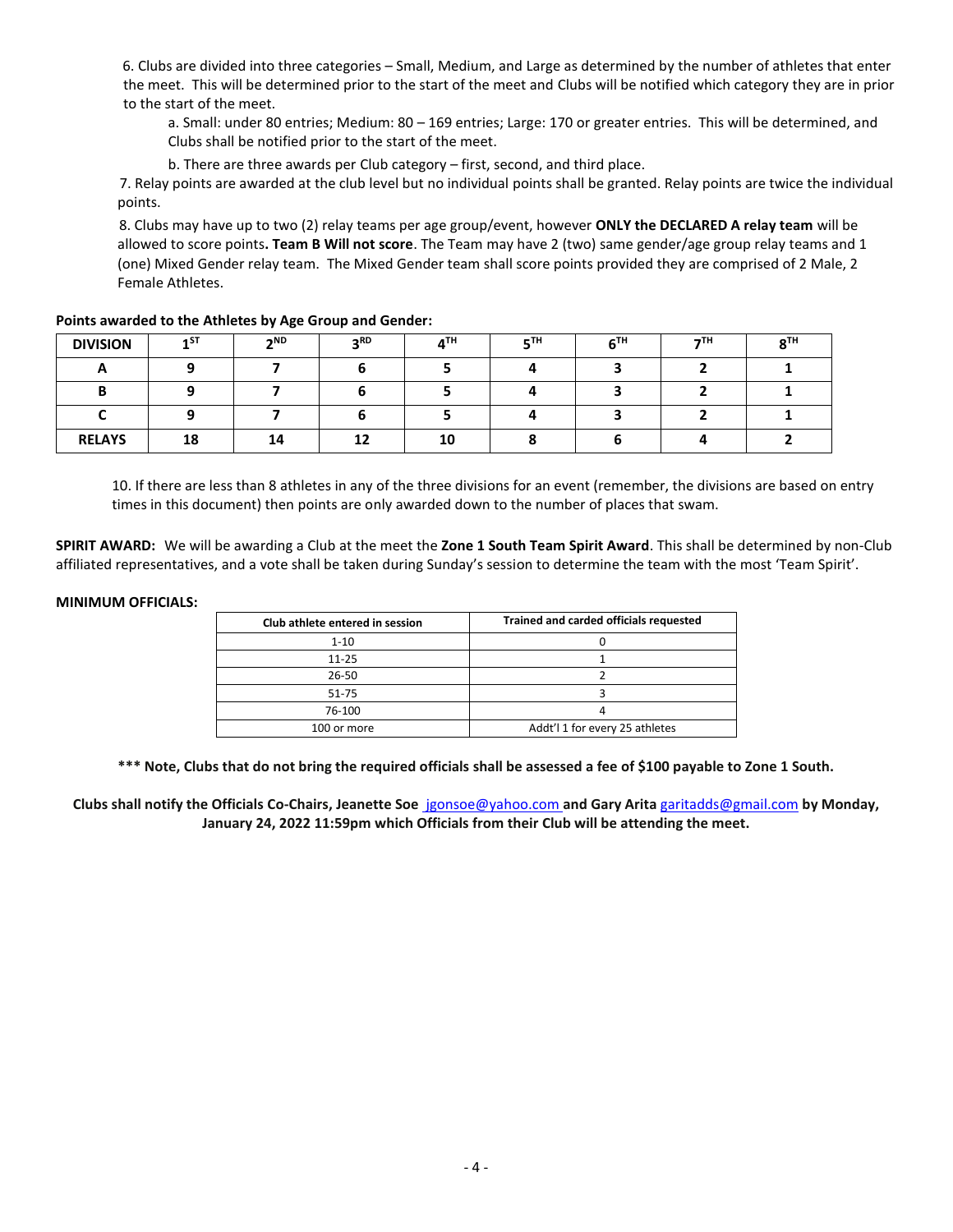#### **ORDER OF EVENTS**

|                | Friday, January 28, 2022    |                | Sunday January 30, 2022 |                            |               |  |  |
|----------------|-----------------------------|----------------|-------------------------|----------------------------|---------------|--|--|
| <b>EVENT#</b>  | <b>EVENT</b>                | <b>EVENT#</b>  | <b>EVENT#</b>           | <b>EVENT</b>               | <b>EVENT#</b> |  |  |
| $\mathbf{1}$   | 10-U 200 IM**               | $\overline{2}$ | 63                      | 15-Over 100 Free           | 64            |  |  |
| 3              | 11 - Over 400 IM**          | 4              | 65                      | 13-14 100 Free             | 66            |  |  |
| 5              | 9 - Over 500 Free**         | 6              | 67                      | 11-12 100 Free             | 68            |  |  |
|                | Saturday, January 29, 2022  |                | 69                      | 9-10 100 Free              | 70            |  |  |
| $\overline{7}$ | 15-Over 100 Fly             | 8              | 71                      | 7-8 50 Free                | 72            |  |  |
| 9              | 13-14 100 Fly               | 10             | 73                      | 6-Under 50 Free            | 74            |  |  |
| 11             | 11-12 50 Fly                | 12             | 75                      | 15-Over 200 IM             | 76            |  |  |
| 13             | 9-10 50 Fly                 | 14             | 77                      | 13-14 200 IM               | 78            |  |  |
| 15             | 7-8 25 Fly                  | 16             | 79                      | 11-12 100 IM               | 80            |  |  |
| 17             | 6 Under 25 Fly              | 18             | 81                      | 9-10 100 IM                | 82            |  |  |
| 19             | 15-Over 100 Back            | 20             | 83                      | 7-8 100 IM                 | 84            |  |  |
| 21             | 13-14 100 Back              | 22             | 85                      | 6-Under 100 IM             | 86            |  |  |
| 23             | 11-12 50 Back               | 24             | 87                      | 15-Over 50 Free            | 88            |  |  |
| 25             | 9-10 50 Back                | 26             | 89                      | 13-14 50 Free              | 90            |  |  |
| 27             | 7-8 25 Back                 | 28             | 91                      | 11-12 50 Free              | 92            |  |  |
| 29             | 6 Under 25 Back             | 30             | 93                      | 9-10 50 Free               | 94            |  |  |
| 31             | 15 Over 100 Breast          | 32             | 95                      | 7-8 25 Free                | 96            |  |  |
| 33             | 13-14 100 Breast            | 34             | 97                      | 6-Under 25 Free            | 98            |  |  |
| 35             | 11-12 50 Breast             | 36             | 99                      | 15-Over 200 FR Relay       | 100           |  |  |
| 37             | 9-10 50 Breast              | 38             | 101                     | 15-Over 200 FR Relay MIXED |               |  |  |
| 39             | 7-8 25 Breast               | 40             | 103                     | 13-14 200 FR Relay         | 104           |  |  |
| 41             | 6 Under 25 Breast           | 42             | 105                     | 13-14 200 FR Relay MIXED   |               |  |  |
| 43             | 15-Over 200 Med Relay       | 44             | 107                     | 11-12 200 FR Relay         | 108           |  |  |
| 45             | 15-Over 200 Med Relay MIXED |                | 109                     | 11-12 200 FR Relay MIXED   |               |  |  |
| 47             | 13-14 200 Med Relay         | 48             | 111                     | 9-10 200 FR Relay          | 112           |  |  |
| 49             | 13-14 200 Med Relay MIXED   |                | 113                     | 9-10 200 FR Relay MIXED    |               |  |  |
| 51             | 11-12 200 Med Relay         | 52             | 115                     | 8 Under 100 FR Relay       | 116           |  |  |
| 53             | 11-12 200 Med Relay MIXED   |                | 117                     | 8 Under 100 FR Relay MIXED |               |  |  |
| 55             | 9-10 200 Med Relay          | 56             |                         |                            |               |  |  |
| 57             | 9-10 200 Med Relay MIXED    |                |                         |                            |               |  |  |
| 59             | 8-Under 100 Med Relay       | 60             |                         |                            |               |  |  |
| 61             | 8-Under 100 Med Relay MIXED |                |                         |                            |               |  |  |

| Friday, January 28, 2022   |                | Sunday January 30, 2022 |                            |               |  |  |  |
|----------------------------|----------------|-------------------------|----------------------------|---------------|--|--|--|
| <b>EVENT</b>               | <b>EVENT#</b>  | <b>EVENT#</b>           | <b>EVENT</b>               | <b>EVENT#</b> |  |  |  |
| 10-U 200 IM**              | $\overline{2}$ | 63                      | 15-Over 100 Free           | 64            |  |  |  |
| 11 - Over 400 IM**         | $\overline{4}$ | 65                      | 13-14 100 Free             | 66            |  |  |  |
| 9-Over 500 Free**          | 6              | 67                      | 11-12 100 Free             | 68            |  |  |  |
| Saturday, January 29, 2022 |                | 69                      | 9-10 100 Free              | 70            |  |  |  |
| 15-Over 100 Fly            | 8              | 71                      | 7-8 50 Free                | 72            |  |  |  |
| 13-14 100 Fly              | 10             | 73                      | 6-Under 50 Free            | 74            |  |  |  |
| 11-12 50 Fly               | 12             | 75                      | 15-Over 200 IM             | 76            |  |  |  |
| 9-10 50 Fly                | 14             | 77                      | 13-14 200 IM               | 78            |  |  |  |
| 7-8 25 Fly                 | 16             | 79                      | 11-12 100 IM               | 80            |  |  |  |
| 6 Under 25 Fly             | 18             | 81                      | 9-10 100 IM                | 82            |  |  |  |
| 15-Over 100 Back           | 20             | 83                      | 7-8 100 IM                 | 84            |  |  |  |
| 13-14 100 Back             | 22             | 85                      | 6-Under 100 IM             | 86            |  |  |  |
| 11-12 50 Back              | 24             | 87                      | 15-Over 50 Free            | 88            |  |  |  |
| 9-10 50 Back               | 26             | 89                      | 13-14 50 Free              | 90            |  |  |  |
| 7-8 25 Back                | 28             | 91                      | 11-12 50 Free              | 92            |  |  |  |
| 6 Under 25 Back            | 30             | 93                      | 9-10 50 Free               | 94            |  |  |  |
| 15 Over 100 Breast         | 32             | 95                      | 7-8 25 Free                | 96            |  |  |  |
| 13-14 100 Breast           | 34             | 97                      | 6-Under 25 Free            | 98            |  |  |  |
| 11-12 50 Breast            | 36             | 99                      | 15-Over 200 FR Relay       | 100           |  |  |  |
| 9-10 50 Breast             | 38             | 101                     | 15-Over 200 FR Relay MIXED |               |  |  |  |
| 7-8 25 Breast              | 40             | 103                     | 13-14 200 FR Relay         | 104           |  |  |  |
| 6 Under 25 Breast          | 42             | 105                     | 13-14 200 FR Relay MIXED   |               |  |  |  |
| 15-Over 200 Med Relay      | 44             | 107                     | 11-12 200 FR Relay         | 108           |  |  |  |
| 5-Over 200 Med Relay MIXED |                | 109                     | 11-12 200 FR Relay MIXED   |               |  |  |  |
| 13-14 200 Med Relay        | 48             | 111                     | 9-10 200 FR Relay          | 112           |  |  |  |
| 13-14 200 Med Relay MIXED  |                | 113                     | 9-10 200 FR Relay MIXED    |               |  |  |  |
| 11-12 200 Med Relay        | 52             | 115                     | 8 Under 100 FR Relay       | 116           |  |  |  |
| 11-12 200 Med Relay MIXED  |                | 117                     | 8 Under 100 FR Relay MIXED |               |  |  |  |

**\*\*For ALL Friday Events, Athletes MUST have their own timers, and Events 5 and 6 must have their own timers and lap counters.**

Use the following URL to find the time standards: <http://www.pacswim.org/swim-meet-times/standards>

**Note, Mixed Gender relays have the same number as the age group listed, so for entry, please indicate which team you are entering, Team A, Team B, or Mixed Gender (MG)**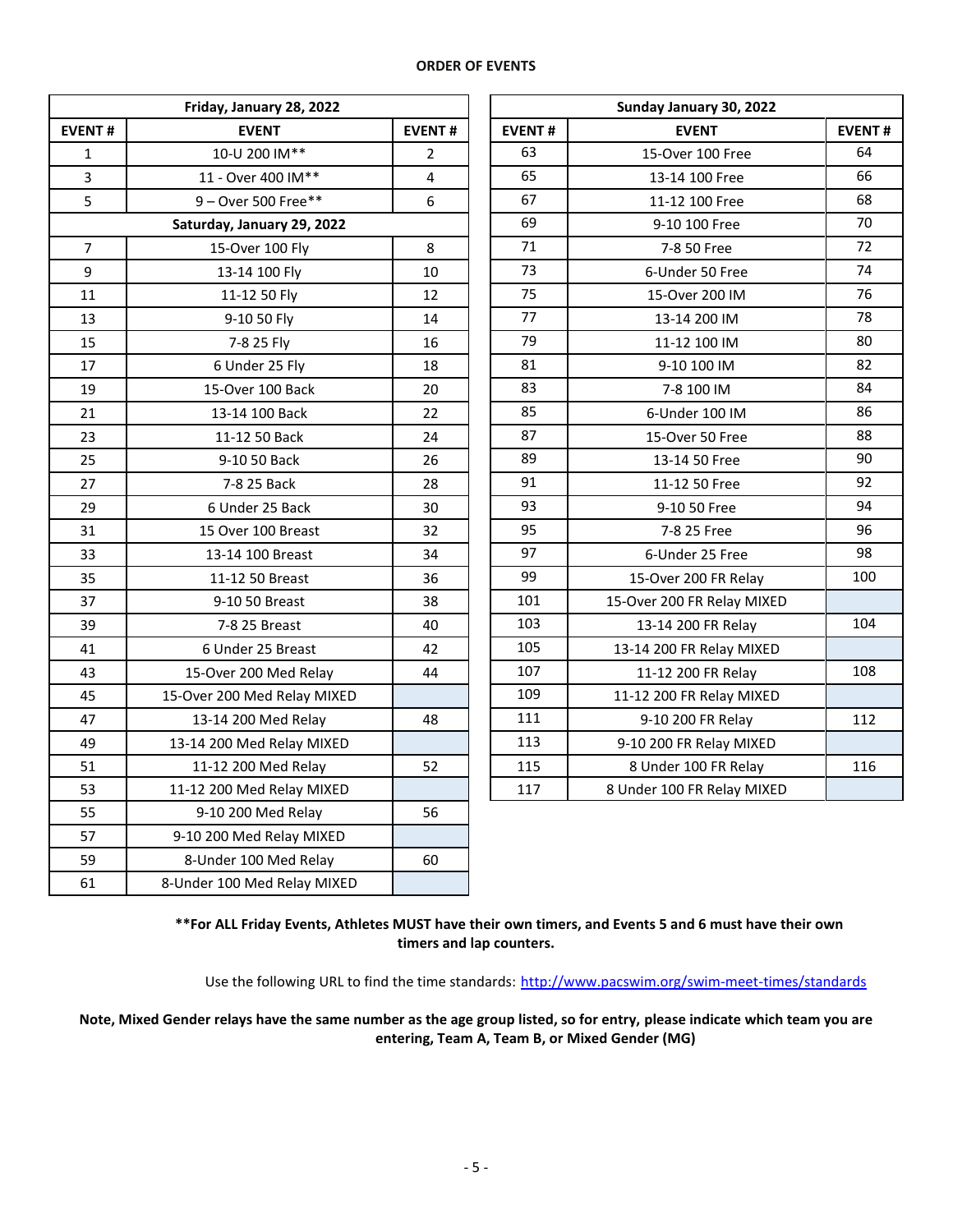# **RELAY ENTRY FORM**

|                    | <b>CLUB</b>      |              |                           |                          |               | <b>CLUB ABBREVIATION</b> |                |  |
|--------------------|------------------|--------------|---------------------------|--------------------------|---------------|--------------------------|----------------|--|
|                    |                  |              |                           |                          |               |                          |                |  |
|                    |                  |              | Saturday January 29, 2022 |                          |               |                          |                |  |
| <b>GENDER</b>      | <b>AGE GROUP</b> | <b>EVENT</b> | #                         | A TEAM                   | <b>B TEAM</b> |                          | <b>MG TEAM</b> |  |
|                    |                  |              |                           |                          |               |                          |                |  |
|                    |                  |              |                           |                          |               |                          |                |  |
|                    |                  |              |                           |                          |               |                          |                |  |
|                    |                  |              |                           |                          |               |                          |                |  |
|                    |                  |              |                           |                          |               |                          |                |  |
|                    |                  |              |                           | Sunday, January 30, 2022 |               |                          |                |  |
| <b>GENDER</b>      | <b>AGE GROUP</b> | <b>EVENT</b> | $\pmb{\sharp}$            | A TEAM                   | <b>B TEAM</b> |                          | <b>MG TEAM</b> |  |
|                    |                  |              |                           |                          |               |                          |                |  |
|                    |                  |              |                           |                          |               |                          |                |  |
|                    |                  |              |                           |                          |               |                          |                |  |
|                    |                  |              |                           |                          |               |                          |                |  |
|                    |                  |              |                           |                          |               |                          |                |  |
|                    |                  |              |                           |                          |               |                          |                |  |
|                    |                  |              |                           |                          |               |                          |                |  |
|                    |                  |              |                           |                          |               |                          |                |  |
|                    |                  |              |                           |                          |               |                          |                |  |
|                    |                  |              |                           |                          |               |                          |                |  |
|                    |                  |              |                           |                          |               |                          |                |  |
|                    |                  |              |                           |                          |               |                          |                |  |
|                    |                  |              |                           |                          |               |                          |                |  |
|                    |                  |              |                           |                          |               |                          |                |  |
|                    |                  |              |                           |                          |               |                          |                |  |
|                    |                  |              |                           |                          |               |                          |                |  |
|                    |                  |              |                           |                          |               | # RELAYS                 |                |  |
| <b>COACH NAME</b>  |                  |              |                           |                          |               |                          |                |  |
|                    |                  |              |                           |                          |               | RELAY X \$9.00 EA.       |                |  |
|                    |                  |              |                           |                          | TOTAL \$      |                          |                |  |
| <b>COACH EMAIL</b> |                  |              |                           |                          |               |                          |                |  |

# **\*ONLY THE A – RELAY TEAM SHALL BE ALLOWED TO SCORE POINTS**

**MG – MIXED GENDER TEAM SHALL BE 2 MALE, 2 FEMALE TO SCORE POINTS**